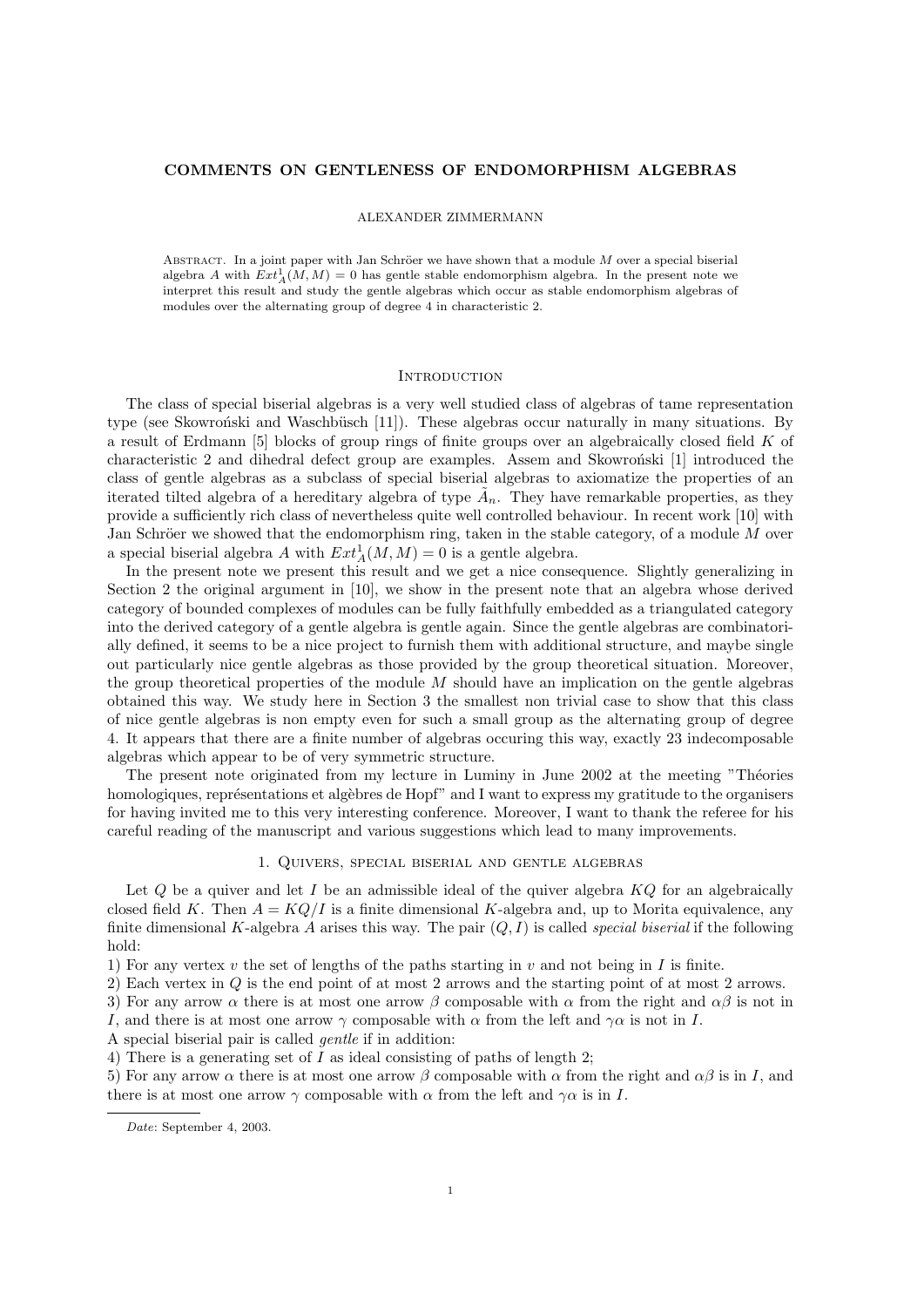#### 2 **ALEXANDER ZIMMERMANN**

A K-algebra A is called *gentle*, if it is Morita equivalent to an algebra  $KQ/I$  for  $(Q, I)$  gentle, and A is called special biserial if A is Morita equivalent to  $KQ/I$  for  $(Q, I)$  special biserial. In these cases,  $KQ/I$  is finite-dimensional if and only if the set of vertices  $Q_0$  of Q is finite.

We shall concentrate in the sequel on the rôle of special biserial algebras in the representation theory of groups. It is known that blocks  $B$  of group rings  $KG$  of finite groups  $G$  over algebraically closed fields K are of tame representation type if and only if K is of characteristic 2 and the defect group of B is either dihedral, semidihedral or generalised quaternion. Karin Erdmann proved [5] that a block B of KG with defect group D is special biserial if and only if D is a dihedral 2-group. Moreover, Erdmann defined a small class of algebras by conditions on the quiver and on the relations as possible representatives of the Morita equivalence classes of blocks with dihedral defect group.

## 2. Linking gentle and special biserial algebras

By definition any gentle algebra is special biserial. There is a more intrinsic relation between special biserial algebras and gentle algebras. For an algebra A let RA be its repetitive algebra (cf e.g. [6]). Then, a result by Schröer [9] and Ringel [8] show that an algebra A is gentle if and only if  $RA$  is special biserial. Is it possible to derive from special biserial algebras other algebras which are always gentle?

Denote by  $A - proj$  the category of projective A-modules. The stable module category  $A - mod$ has objects the same as the category of A-modules, and the morphisms from an A-module M to a module N is the quotient of A-linear homomorphisms from  $M$  to N modulo those factoring through a projective module. The stable module category is cosuspended with the syzygy functor being the suspension functor. The same concept exists replacing projective modules by injective modules, and the stable category is then suspended and denoted by  $A - mod$ . In case A is selfinjective, the two concepts coincide and the stable category is triangulated. We mention that the repetitive algebra RA is always selfinjective.

**Theorem 1.** [10] Let A be a special biserial algebra over an algebraically closed field K and let M be an A-module. If  $Ext^1_A(M, M) = 0$ , then  $End<sub>A</sub>(M)$  and  $\overline{End}_A(M)$  are gentle K-algebras.</u>

The proof for this result uses heavily a basis given by Crawley-Boevey [4] for the vector space of homomorphisms  $Hom_A(M, N)$  for two A modules M and N which behaves nicely under composition of mappings. Then, one carefully examinates when homomorphisms factor through projective modules, and in some critical cases, where they do not factor, they give rise to a non trivial extension class.

Let  $D<sup>b</sup>(A)$  be the derived categories of bounded complexes of A-modules. For details about this concept and notations see [7]. We get the following consequence.

**Corollary 2.1.** Let  $K$  be an algebraically closed field and let  $A$  and  $B$  be  $K$ -algebras. If the bounded derived category  $D^b(B)$  can be fully faithfully embedded into  $D^b(A)$  as triangulated categories, then B is a gentle algebra if  $\overrightarrow{A}$  is a gentle algebra,.

Proof. Let  $E: D^b(B) \longrightarrow D^b(A)$  be a fully faithful embedding. Since B is projective,  $Ext^1_B(B, B)$  =  $Hom_{D^b(B)}(B, B[1]) = 0$ . Applying E and putting  $T := E(B)$ , one gets  $Hom_{D^b(A)}(T, T[1]) = 0$ . In [6] Happel proves that there is a fully faithful embedding  $F_A : D^b(A) \hookrightarrow RA - \underline{mod}$  as triangulated categories. Since  $F_A$  is fully faithful,  $0 = Hom_{D^b(A)}(T,T[1]) \simeq \underline{Hom}_{RA}(F_A T, F_A(T[1])) \simeq$  $\underline{Hom}_{RA}(F_A T, \Omega^{-1}(F_A T)) \simeq Ext_{RA}^1(F_A T, F_A T).$ 

Since RA is special biserial by the result of Schröer [9] and Ringel [8],  $F_A T = F_A(E(B))$  satisfies the condition needed to apply the Theorem 1 to the RA-module  $F_A T$ . Moreover,  $B = End_B(B)$  $End_{D^b(B)}(B) \simeq End_{D^b(A)}(EB) \simeq End_{D^b(A)}(T)$  since E is fully faithful. Hence, by Theorem 1,  $B \simeq End_{D^b(A)}(T) \simeq \underline{End}_{RA}(F_A T)$  is gentle.

### 3. Defining gentle algebras group theoretically

Theorem 1 and the result of Karin Erdmann imply that the stable endomorphism ring of any module M over a block of a group ring KG with dihedral defect group is gentle, provided  $Ext^1_{KG}(M, M) = 0$ . Such a block has up to 3 simple modules. Let us consider in particular the alternating group  $\mathfrak{A}_4$  of order 12 over an algebraically closed field  $K$  of characteristic 2.  $K\mathfrak{A}_4$  is isomorphic to the following quiver algebra:

3  
\n
$$
\frac{\alpha_3}{\alpha_1}
$$
\nsubject to the relations  
\n
$$
\alpha_i \alpha_{i+1} = \beta_i \beta_{i-1} = \alpha_i \beta_i - \beta_{i-1} \alpha_{i-1} = 0
$$
 for all  $i \in \mathbb{Z}/3\mathbb{Z}$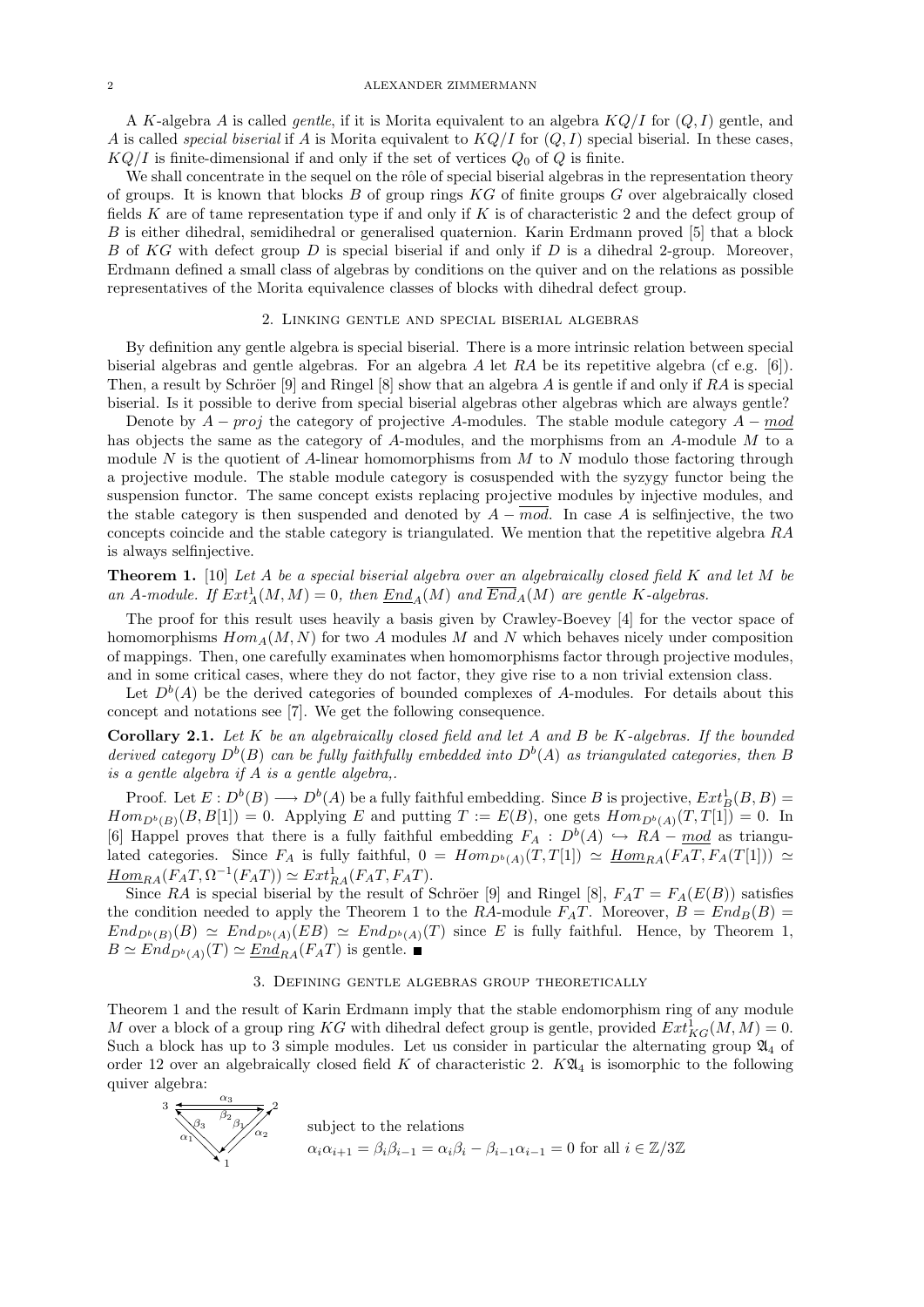We denote by  $P_1, P_2$  and  $P_3$  the projective indecomposable  $K\mathfrak{A}_4$ -modules for K being a field containing  $\mathbb{F}_4$ . We call  $S_i := P_i/rad(P_i)$ . We have  $rad(P_i)/soc(P_i) \simeq S_{i-1} \oplus S_{i+1}$  where we take  $i \in \mathbb{Z}/3\mathbb{Z}$ . The indecomposable representations over  $K\mathfrak{A}_4$  are classified (see e.g. [5, II.7.4], [2, pp 192 ff]).

- a) three indecomposable projective modules  $P_1, P_2, P_3$ ,
- b) *n*-th syzygies  $\Omega^n(S_i)$  of the simple modules  $S_1, S_2, S_3$  for  $n \in \mathbb{Z}$ ,
- c) certain modules  $W_{n,\lambda}(S_i)$ .

d) modules  $\Omega^{n}(S_i)/S_j$ , for certain i and j and  $n < 0$ . The projective resolutions of these modules are periodic of period 3, and for any dimension 2d,  $d \in \mathbb{N}$ , there are, up to isomorphism, six indecomposable modules  $M_d(i)$  and  $N_d(i)$  for  $i \in \mathbb{Z}/3\mathbb{Z}$  of composition length 2d and with periodic resolution.

**Lemma 3.1.**  $Ext^1_{K\mathfrak{A}_4}(W_{n,\lambda}(S_i), W_{n,\lambda}(S_i)) \neq 0.$ 

Proof.  $W_{n,\lambda}(S_i) := V_{n,\lambda} \upharpoonright_K^{\mathcal{K}\mathfrak{A}_4} K(C_2 \times C_2) \otimes_K S_i$  for a certain  $K(C_2 \times C_2)$ -module  $V_{n,\lambda}$  with  $\Omega(V_{n,\lambda}) = V_{n,\lambda}$ . We get  $Ext^1_{K(C_2 \times C_2)}(V_{n,\lambda}, V_{n,\lambda}) \neq 0$  and by Frobenius reciprocity  $Ext^1_{K\mathfrak{A}_4}(W_{n,\lambda}(S_i), W_{n,\lambda}(S_i)) \neq 0$ .

**Lemma 3.2.** Let M be a  $K\mathfrak{A}_4$ -module with  $Ext^1_{K\mathfrak{A}_4}(M,M) = 0$ . If  $\Omega^n(S_i) \oplus \Omega^m(S_j)$  is a direct factor of M, then  $n = m$  and  $i = j$ .

Proof. Since  $K\mathfrak{A}_4$  is a symmetric algebra,  $Ext^1_{K\mathfrak{A}_4}(\Omega^n S_i, \Omega^m S_j) \simeq \underline{Hom}_{K\mathfrak{A}_4}(\Omega^{n+1-m} S_i, S_j) \simeq$  $\underline{Hom}_{K\mathfrak{A}_4}(\Omega^{n+1-m}S_1, S_{j-i+1}).$  The question now is to determine when  $\underline{Hom}_{K\mathfrak{A}_4}(\Omega^{n+1}S_1, S_j) = 0$  $\underline{Hom}_{K\mathfrak{A}_4}(S_j,\Omega^{n-1}S_1)$  for  $n\in\mathbb{Z}$  and  $j\in\mathbb{Z}/3\mathbb{Z}$ . But, since  $S_j$  is simple and  $\Omega^m(S_1)$  is indecomposable non projective for any  $m \in \mathbb{Z}$ , one gets  $\underline{Hom}_{K\mathfrak{A}_4}(\Omega^mS_1, S_1) = Hom_{K\mathfrak{A}_4}(\Omega^mS_1, S_1)$ . But now, the first condition implies that  $n$  is non positive and the second implies that  $n$  is non negative. Hence,  $Hom_{K\mathfrak{A}_4}(\Omega^{n+1}S_1, S_j) = 0 = \underline{Hom}_{K\mathfrak{A}_4}(S_j, \Omega^{n-1}S_1)$  if and only if  $n = 0$  and  $j = 1$ . This implies the statement.

**Lemma 3.3.** Let  $M_n(i, j) = \Omega^{-n}(S_i)/S_j$  be an indecomposable module for  $n \leq -1$ . Then,  $d \geq 3 \Rightarrow$  $Ext^1_{K\mathfrak{A}_4}(M_n(i,j), M_n(i,j)) \neq 0.$ 

Proof. The modules  $M_n(i, j)$  are special string modules coming from walking in the quiver. So, up to  $2 \quad \bar{\lambda} \quad 3 \quad -\text{m}$  $\cdot \cdot \cdot$   $\cdot$ 

a cyclic permutation of the indices,  $M_n(i,j)$  is given by the following string:  $1^{\cancel{\checkmark}}$ ↘3 ↘2  $2-n$ The module  $N_n(i, j)$  is given by turning the opposite direction of the quiver. Since  $\Omega(M_n(i, j))$  is given by starting the string one sink later and ending it at one source later, so that  $\Omega(M_n(i,j))$  is given by the following string:  $2^3$  $\left\{\begin{array}{c} 2 \ 3 \end{array}\right\}$   $\cdots$   $\frac{n+1}{s}$ 

 $-n^{\prime}$  so that as soon as  $n \geq 3$  the submodule given by the substring of the left  $n-2$  arrows is identical to the substring of the  $n-2$  right arrows of  $M_n(i, j)$ . Since at least one of the modules contains composition factors of the top of  $M_n(i, j)$  and of  $\Omega(M_n(i, j))$ , the morphism induced by this identification cannot factor through a projective module. This proves the statement.  $\blacksquare$ 

Summarizing we get

**Corollary 3.4.** Let M be a  $K\mathfrak{A}_4$ -module with  $Ext^1_{K\mathfrak{A}_4}(M,M) = 0$ , then there is an  $m \in \mathbb{Z}$  so that any indecomposable direct factor of  $\Omega^{m}(M)$  is one of the following modules:

1) indecomposable modules  $M_{i,j} \in Ext^1_{K\mathfrak{A}_4}(S_i, S_j)$  where  $i \neq j$  and  $i, j \in \mathbb{Z}/3\mathbb{Z}$ ,

2) indecomposable modules  $M_4(i)$  and  $N_4(i)$ , where we define  $M(2) := \Omega^{-2}(S_1)/S_3$ ,  $M(3) := \Omega(M(2))$ and  $M(1) := \Omega(M(3))$  as well as  $N(3) := \Omega^{-2}(S_1)/S_2$ ,  $N(2) := \Omega(N(3))$  and  $N(1) := \Omega(N(2)),$ 3) simple modules  $S_i$  for  $i \in \mathbb{Z}/3\mathbb{Z}$ . Moreover, if  $S_i \oplus S_j$  is a direct factor of M, then  $i = j$ .

 $\mathcal{A}(A) \Omega^{\varepsilon}(S_i)$  for  $i \in \mathbb{Z}/3\mathbb{Z}$  and  $\varepsilon \in \{+1, -1\}$ . Moreover, if  $\Omega^{\varepsilon_1}(S_i) \oplus \Omega^{\varepsilon_2}(S_j)$  is a direct factor of M, then  $\varepsilon_1 = \varepsilon_2$  and  $i = j$ . Similarly,  $\Omega^{\varepsilon_1}(S_i) \oplus S_j$  is not a direct factor of M for any  $\varepsilon \in \{+1, -1\}$ , i and j. The stable endomorphism rings of any of these indecomposable modules is one-dimensional for

modules of type 1,3,4, and the algebra of dual numbers  $K[X]/X^2$  for type 2 modules.

# 3.1. Determining the possible  $M$  without a direct factor of type 2.

3.1.1. Suppose M has two direct factors. We see that  $End_{K\mathfrak{A}_4}(M_{1,2} \oplus S_1) \simeq A_1$  where  $A_1$  is the quiver algebra of  $\bullet \longrightarrow \bullet$ , and  $Ext^1_{K\mathfrak{A}_4}(M_{1,2} \oplus S_1, M_{1,2} \oplus S_1) = 0$ . By direct inspection which we leave to the reader, none of the other indecomposable gentle algebras with two vertices is the stable endomorphism ring of a module M with  $Ext^1_{K\mathfrak{A}_4}(M,M) = 0$ , and without a direct factor of type 2.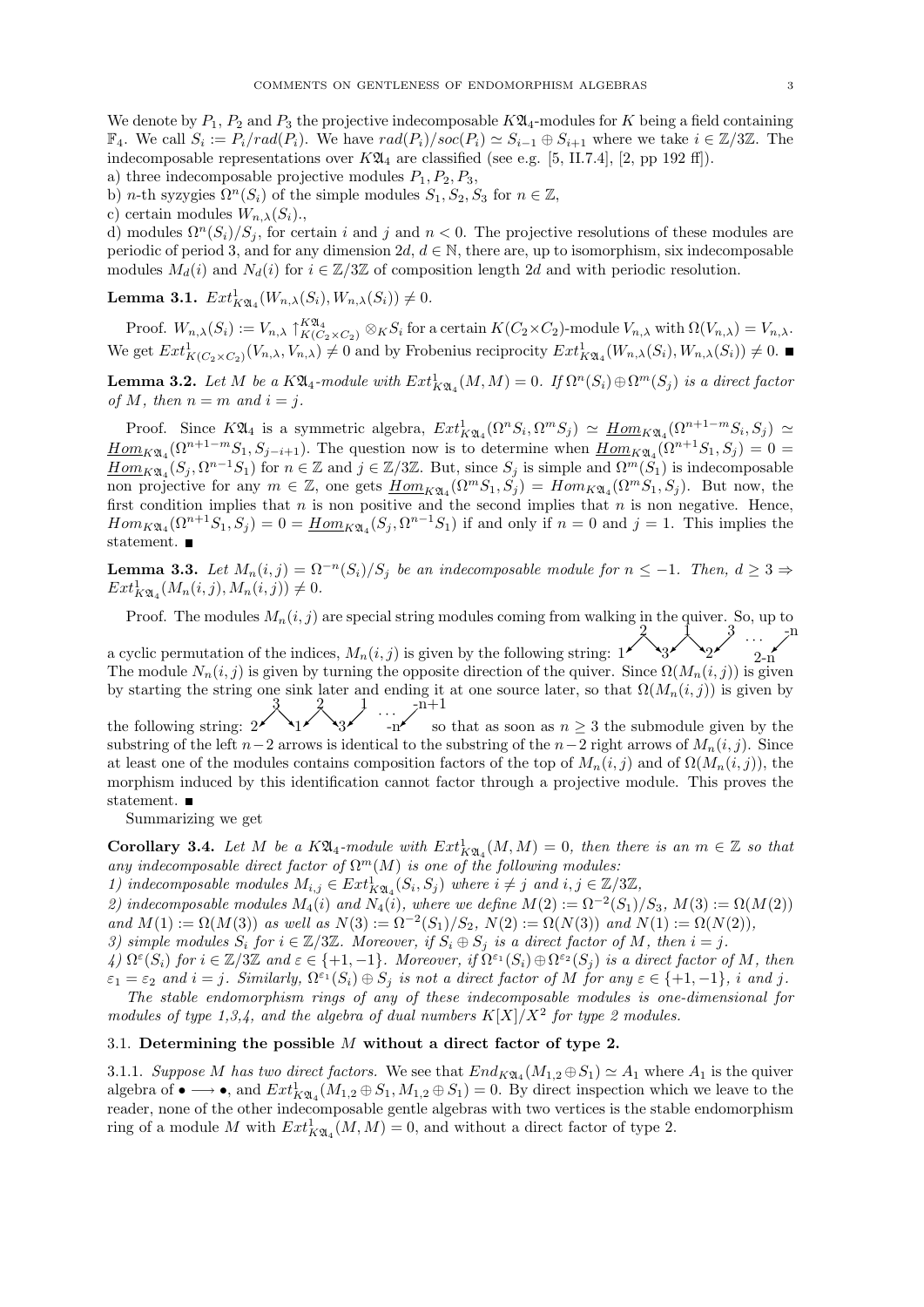3.1.2. Suppose M has three direct factors. A module of type 3 and a module of type 4 cannot be simultaneously a direct factor of  $M$ . So, applying the syzygy functor if necessary, we may assume that no module of type 4 is a direct factor of M.

**Lemma 3.5.** There is an integer m and  $j \in \mathbb{Z}/3\mathbb{Z}$  so that  $S_j \otimes_K \Omega^m(M) \simeq S_1 \oplus M_{i,j} \oplus M_{k,l}$  $for (i, j, k, l) \in \{(1, 2, 1, 3), (1, 2, 2, 1), (1, 3, 3, 1), (2, 1, 3, 1)\}.$  Any of these modules M has non selfextensions and the stable endomorphism algebra of any of these modules are  $\rightarrow \bullet \rightarrow \bullet$  or  $\bullet \rightarrow \bullet \text{ or } \bullet \rightarrow \bullet \rightarrow \bullet$ . Any of these algebras occur as stable endomorphism algebras.

Proof. If no module of type 3 is a direct summand of  $M$ , we have to deal with  $M$  being the sum of three modules of type 1. Since the syzygy functor has two orbits of length 3 on the modules of type 1, if  $M$  is a direct sum of three modules of type 1, at least two of them belong to the same orbit under the syzygy functor. But then, the sum of these two has a non trivial  $Ext<sup>1</sup>$  since there cannot be four non-isomorphic modules in a single orbit under the syzygy functor. Hence, this case is excluded. Since  $Ext^1_{K\mathfrak{A}_4}(S_i, S_j) \neq 0$  for  $i \neq j$ , we only need to consider the case  $M =$  $S_1 \oplus M_{i,j} \oplus M_{k,l}$ . Since  $Ext^1_{K\mathfrak{A}_4}(S_1, M_{2,3}) \neq 0 \neq Ext^1_{K\mathfrak{A}_4}(S_1, M_{3,2})$ , we only have to consider four cases:  $(i, j, k, l) \in \{(1, 2, 1, 3), (1, 2, 2, 1), (1, 3, 3, 1), (2, 1, 3, 1)\}$ , since  $(1, 2, 3, 1)$  and  $(1, 3, 2, 1)$  leads to a non trivial  $Ext^1(M, M)$ . Now, the stable endomorphism algebra of  $S_1 \oplus M_{1,2} \oplus M_{1,3}$  is  $\bullet \longrightarrow \bullet \longleftrightarrow \bullet$ , the stable endomorphism algebra of  $S_1 \oplus M_{2,1} \oplus M_{3,1}$  is  $\bullet \leftarrow \bullet \bullet \bullet$ , and the stable endomorphism algebra of  $M_{1,3} \oplus M_{3,1} \oplus S_1$  (or  $M_{1,2} \oplus M_{2,1} \oplus S_1$ ) is  $\bullet \bullet \bullet \bullet \bullet \bullet$  We leave the (tedious) verification to the reader that indeed these modules M have  $Ext^1(M, M) = 0$ .

3.1.3. Suppose  $M$  has four direct factors. Since if  $M$  has four direct summands, it also has three direct summands, and we need to add another module  $M_{x,y}$  to  $S_1 \oplus M_{i,j} \oplus M_{k,l}$  for  $(i, j, k, l) \in$  $\{(1, 2, 1, 3), (1, 2, 2, 1), (1, 3, 3, 1), (2, 1, 3, 1)\}.$  It follows that  $(x, y) \in \{(1, 2), (2, 1), (3, 1), (1, 3)\}$  and any of these choices leads to a non trivial self-extension. We proved

**Lemma 3.6.** If M is a  $K\mathfrak{A}_4$ -module with  $Ext^1(M, M) = 0$  and with four pairwise non isomorphic direct factors, then a module of type 2 is a direct factor of M.

3.2. Determining the possible M with a direct factor of type 2. Since  $\underline{Hom}_{K\mathfrak{A}_4}(N(1),N(3))\neq 0$ 0 at most one of the modules  $N(i)$  can be a direct factor of M, in order to get  $Ext^1_{K\mathfrak{A}_4}(M,M) = 0$ . Similarly at most one of the modules  $M(i)$  can be a direct factor of M. Nevertheless, there may be  $N(i) \oplus M(j)$  being a direct factor of M. We basically have to distinguish the cases  $i = j$  and  $i \neq j$ .

3.2.1. Suppose M has two direct factors. If a module of type 4 and no module of type 3 is a direct factor of  $M$ , by applying the syzygy functor if necessary, we may reduce to the case that no module of type 4 but a module of type 3 is a direct factor of M.

**Lemma 3.7.** Let M be a module with direct factor  $M(i)$  or  $N(i)$  for an  $i \in \mathbb{Z}/3\mathbb{Z}$  and so that  $Ext^1(M, M) = 0$ , then  $End<sub>K</sub>(M)$  is one of the following algebras:</u>

 $K[X]/X^2 \times K[X]/X^2, K \times K[X]/X^2, \stackrel{\bullet}{\longleftrightarrow} \bullet, \quad \bigodot \bullet \longrightarrow \bullet, \quad \bigodot \bullet \longrightarrow \bullet$ .

Proof. Now,  $\underline{End}_{K\mathfrak{A}_4}(M(i) \oplus N(j)) \simeq K[X]/X^2 \times K[X]/X^2$ . Moreover,  $Ext^1_{K\mathfrak{A}_4}(S_j \oplus M(i), S_j \oplus N(j))$  $M(i) \neq 0$  unless  $i = j$ , and likewise for  $N(i)$  instead of  $M(i)$ . Now,  $\underline{End}_{K\mathfrak{A}_4}(M(1) \oplus S_1)$  is the quiver  $M(i)$   $\neq$  0 unless  $i = j$ , and likewise for  $N(i)$  instead of  $M(i)$ . Now,  $\underline{End}_{K\mathfrak{A}_4}(M(1) \oplus S_1)$  is the quiver algebra of the quiver  $\bullet$ . By duality we get the same result for  $\underline{End}_{K\mathfrak{A}_4}(N(1) \oplus S_1)$ . We hav look at the stable endomorphism ring of a module of type  $M(i) \oplus M_{l,j}$ . By duality we get the same results for  $N(i) \oplus M_{l,j}$ . Now, we may assume that  $i = 1$  and then only  $M = M(1) \oplus M_{3,2}$  has non trivial  $Ext^1(M, M)$ . Moreover,  $End_{K\mathfrak{A}_4}(M(1) \oplus M_{l,j}) \simeq K \times K[X]/X^2$  for  $(l, j) \in \{(1, 2), (3, 1), (2, 3)\}$ . Now,</u>  $End_{K\mathfrak{A}_4}(M(1) \oplus M_{2,1})$  is isomorphic to the quiver algebra  $\bigoplus \longrightarrow \text{ and } \underline{End}_{K\mathfrak{A}_4}(M(1) \oplus M_{1,3})$ is isomorphic to the quiver algebra  $\bigodot \bullet \stackrel{\cdot}{\dashrightarrow} \bullet$  .

3.2.2. Suppose M has three direct factors. Replacing M by  $\Omega^m(M)$  if necessary we may assume that the only direct factors of M are of type 1, 2 and 3.

**Lemma 3.8.** Let M be a direct sum of three modules of type 1,2 and 3. Then,  $\underline{End}_{K\mathfrak{A}_4}(M)$  is one of the following algebras:  $\overrightarrow{\bullet}$   $\overrightarrow{\bullet}$   $\overrightarrow{\bullet}$   $\overrightarrow{\bullet}$   $\overrightarrow{\bullet}$   $\overrightarrow{\bullet}$   $\overrightarrow{\bullet}$   $\overrightarrow{\bullet}$   $\overrightarrow{\bullet}$   $\overrightarrow{\bullet}$   $\overrightarrow{\bullet}$   $\overrightarrow{\bullet}$   $\overrightarrow{\bullet}$   $\overrightarrow{\bullet}$   $\overrightarrow{\bullet}$   $\overrightarrow{\bullet}$   $\overrightarrow{\bullet}$   $\overrightarrow{\bullet}$   $\overrightarrow{\bullet}$   $\overrightarrow{\bullet}$   $\overrightarrow{\bullet}$   $\overrightarrow{\bullet}$ sum of one module of type 2 and two modules of type 1, then  $\underline{End}_{K\mathfrak{A}_4}(M)$  decomposes as  $K\times A$  where A is Morita equivalent to either  $\bigoplus \longrightarrow_{\mathfrak{or}} \bigoplus \longrightarrow_{I}$  if M has at least two direct summands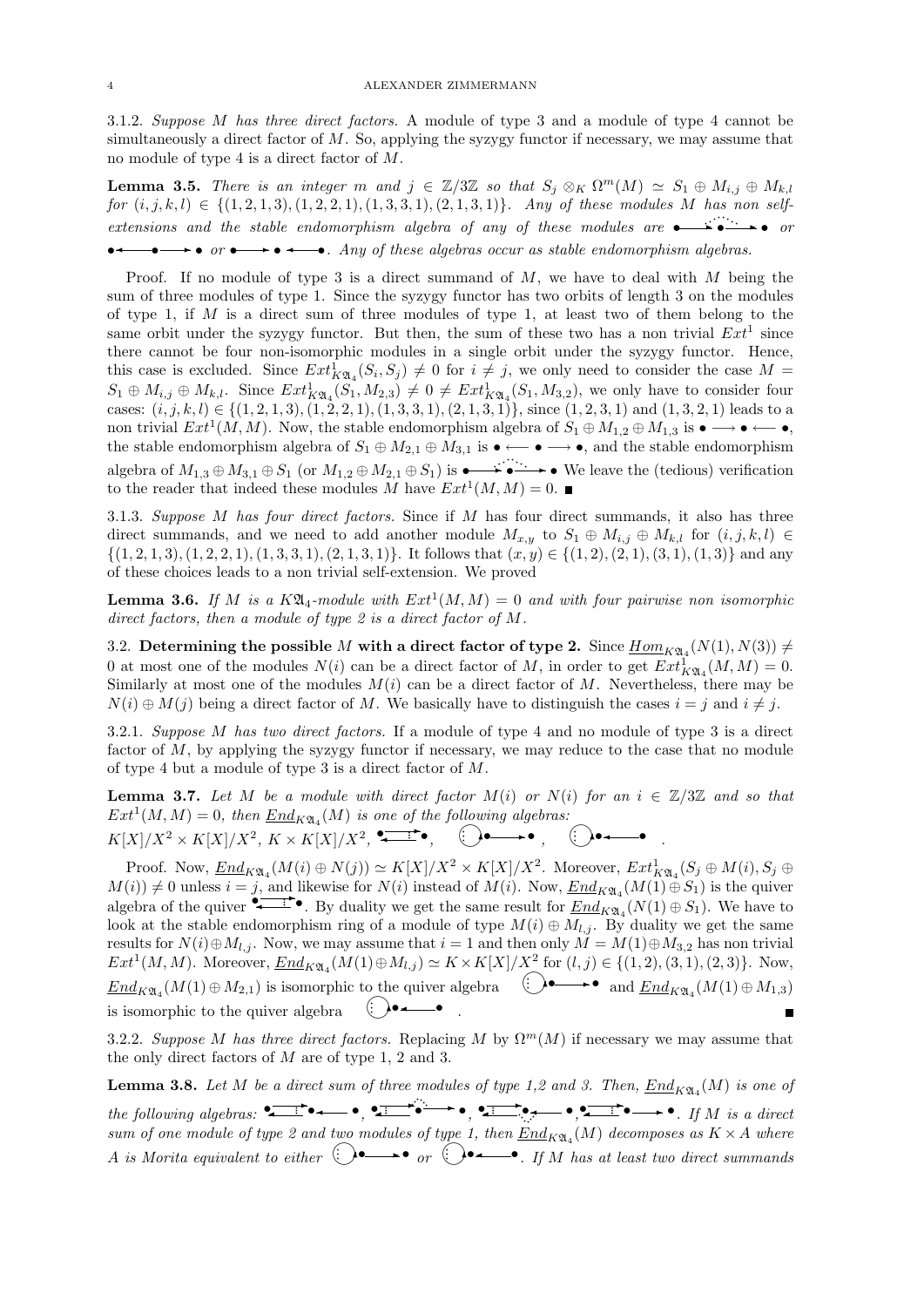of type 2, then  $\underline{End}_{K\mathfrak{A}_4}(M)$  is Morita equivalent to one of the following algebras: ✲• · · · · · · ···· ····· · · or  $K[X]/X^2 \times A$  where A is Morita equivalent to either  $\bigodot \bullet \longrightarrow \bullet$  or  $\bigodot \bullet \longrightarrow \bullet$ .

Again, for M being a sum of a module of type 2, type 3 and type 1, we get  $M = N(1) \oplus S_1 \oplus M_{i,j}$  up to syzygy, tensor product with a simple module and duality. Examining the cases one gets that  $(i, j) \in$ to syzygy, tensor product with a simple module and duality. Examining the cases one gets that  $(i, j) \in \{(1, 2), (2, 1), (1, 3), (3, 1)\}\$ . Choosing  $(i, j) = (1, 2)$  we get  $\underline{End}_{K\mathfrak{A}_4}(M)$  is isomorphic to  $\bullet \bullet \bullet \bullet \bullet \bullet$ . If  $(i, j) = (2, 1)$ , then  $\text{End}_{K\mathfrak{A}_4}(M)$  is isomorphic to  $\bullet \bullet \bullet$ , and finally  $(i, j) = (1, 3)$  yields  $End_{K\mathfrak{A}_4}(M)$  is isomorphic to  $\bullet \bullet \bullet$ , as well as  $(i, j) = (3, 1)$  gives  $End_{K\mathfrak{A}_4}(M)$  is isomorphic to  $\bullet \bullet \bullet$ , as well as  $(i, j) = (3, 1)$  gives  $End_{K\mathfrak{A}_4}(M)$  is isomorphic to  $\bullet \rightarrow \bullet$ . We still have to study the case of one module of type 2 and two modules of type 1. But  $\bullet \rightarrow \bullet$ . there, again one may assume that  $N(1)$  is a direct factor of M. We get 6 combinations of two modules of type 1, namely  $(M_{1,2}, M_{2,1}), (M_{1,2}, M_{1,3}), (M_{1,2}, M_{3,2}), (M_{3,1}, M_{2,1}), (M_{1,3}, M_{3,1})$  and  $(M_{3,2}, M_{3,1}),$ the other possibilities inducing self-extensions. Any of the endomorphism rings decomposes into  $K \times A$ where  $A$  is one of the two endomorphism rings  $\bigoplus$  --  $\bullet$  or  $\bigoplus$  - $\bigodot \bullet \longrightarrow$  Finally, we have to study the case of two modules of type 2 and another module of type 1, 3 or 4. Here the two modules of type 2 are necessarily  $M(i) \oplus N(j)$ , otherwise one would get a non vanishing  $Ext^1$ . We first study the case  $i = j$ , where we may assume  $i = 1$ . Then, the only possible module of type 3 is S1. Then, EndKA<sup>4</sup> (M(1) <sup>⊕</sup> <sup>N</sup>(1) <sup>⊕</sup> <sup>S</sup>1) is the quiver algebra for the quiver • • ✲ ✛· · · ✛ ✲• · · · · · · ····  $\cdot$   $\cdot$  Applying the syzygy functor if necessary and changing i to another index, the analogous argument yields the same endomorphism algebra for any of the modules of type 4. We have to consider the case of one module of type 1 as direct summand of  $M$ . Then, as it is easily seen, the stable endomorphism algebra decomposes as a direct product of  $K[X]/X^2$  and one of the algebras A with one loop and one arrow, as above. In case  $i \neq j$ , no simple direct module can be a direct summand of M, otherwise there would be a non trivial  $Ext^1(M, M)$ . Applying the syzygy functor, the same is true for a direct factor of type 4. We are left with direct factors of type 3. There, by direct inspection the same algebras occur as for  $M = M(1) \oplus N(1) \oplus M_{i,j}$ . We leave to the reader the tedious, but straight forward verification that for any of the given M one has  $Ext^1_{K\mathfrak{A}_4}(M,M) = 0$ . This gives the statement.

3.2.3. Suppose  $M$  has four direct factors. Suppose first that there is only one direct factor of  $M$  of type 2. Then, the other three factors have to occur in the above list of modules M without a factor of type 2. All of them have a direct factor  $S_1$ . So, the only possibility for the module of type 2 is  $M(1)$ or  $N(1)$ . We get the following result.

| М                                                                                                                                            | $End_{K\mathfrak{A}_4}(M)$                                                                                                             |
|----------------------------------------------------------------------------------------------------------------------------------------------|----------------------------------------------------------------------------------------------------------------------------------------|
| $(N(1) \oplus S_1 \oplus M_{1,2} \oplus M_{2,1})$ or $(N(1) \oplus S_1 \oplus M_{1,3} \oplus M_{3,1})$                                       | $\bullet \longrightarrow \overrightarrow{\bullet \vdash \bullet} \xrightarrow{\bullet} \overrightarrow{\bullet} \xrightarrow{\bullet}$ |
| $(M(1) \oplus S_1 \oplus M_{1,2} \oplus M_{2,1})$ or $(M(1) \oplus S_1 \oplus M_{1,3} \oplus M_{3,1})$ $\bullet \rightarrow \bullet \bullet$ |                                                                                                                                        |
| $(N(1) \oplus S_1 \oplus M_{1,2} \oplus M_{1,3})$ or $(M(1) \oplus S_1 \oplus M_{1,2} \oplus M_{1,3})$ $\bullet \rightarrow \bullet$         |                                                                                                                                        |
| $(N(1) \oplus S_1 \oplus M_{2,1} \oplus M_{3,1})$ or $(M(1) \oplus S_1 \oplus M_{2,1} \oplus M_{3,1})$ $\bullet \longrightarrow \bullet$     |                                                                                                                                        |

We need to deal with the case of two direct factors  $M(i) \oplus N(j)$  being a direct summand of M. We have to distinguish the cases  $i = j$  and  $i \neq j$ . If  $i = j$ , we may suppose  $i = 1$ . Then, if we have two additional summands of  $M$  of type 1, we get in all cases that the stable endomorphism algebra decomposes into a direct product of two two-vertex algebras with one loop and one arrow, as displayed in the case occuring above. All four possibilities occur. The other possibility is that  $M =$  $M(1) \oplus N(1) \oplus S_1 \oplus M_{i,j}$ . Then,  $(i, j) \in \{(1, 2), (1, 3), (2, 1), (3, 1)\}$  to get  $Ext<sup>1</sup>(M, M) = 0$ . Moreover, we see that  $M(1) \oplus N(1) \oplus S_1 \oplus M_{i,j} = Hom_K(M(1) \oplus N(1) \oplus S_1 \oplus M_{j,i}, K)$ . So, only two algebras

actually occur. The stable endomorphism ring of  $M(1) \oplus N(1) \oplus S_1 \oplus M_{1,2}$  is  $\bullet \longrightarrow \bullet \longrightarrow \bullet \longrightarrow \bullet$ ····· · · · · · · · · · and  $\cdot$   $\cdot$ 

the stable endomorphism ring of <sup>M</sup>(1)⊕N(1)⊕S1⊕M2,<sup>1</sup> is • • • • ✲ ✲ ✛ ✛ ✛  $\begin{array}{c}\n\bullet \quad \bullet \quad \bullet \\
\hline\n\bullet \quad \bullet \quad \text{Now, if } M(1) \oplus N(i)\n\end{array}$ for  $i \neq 1$  is a direct factor of M, then the other two direct factors can only be of type 1. We observe that the stable endomorphism rings are as in the case of  $i = j$  and two supplementary factors of type 1.